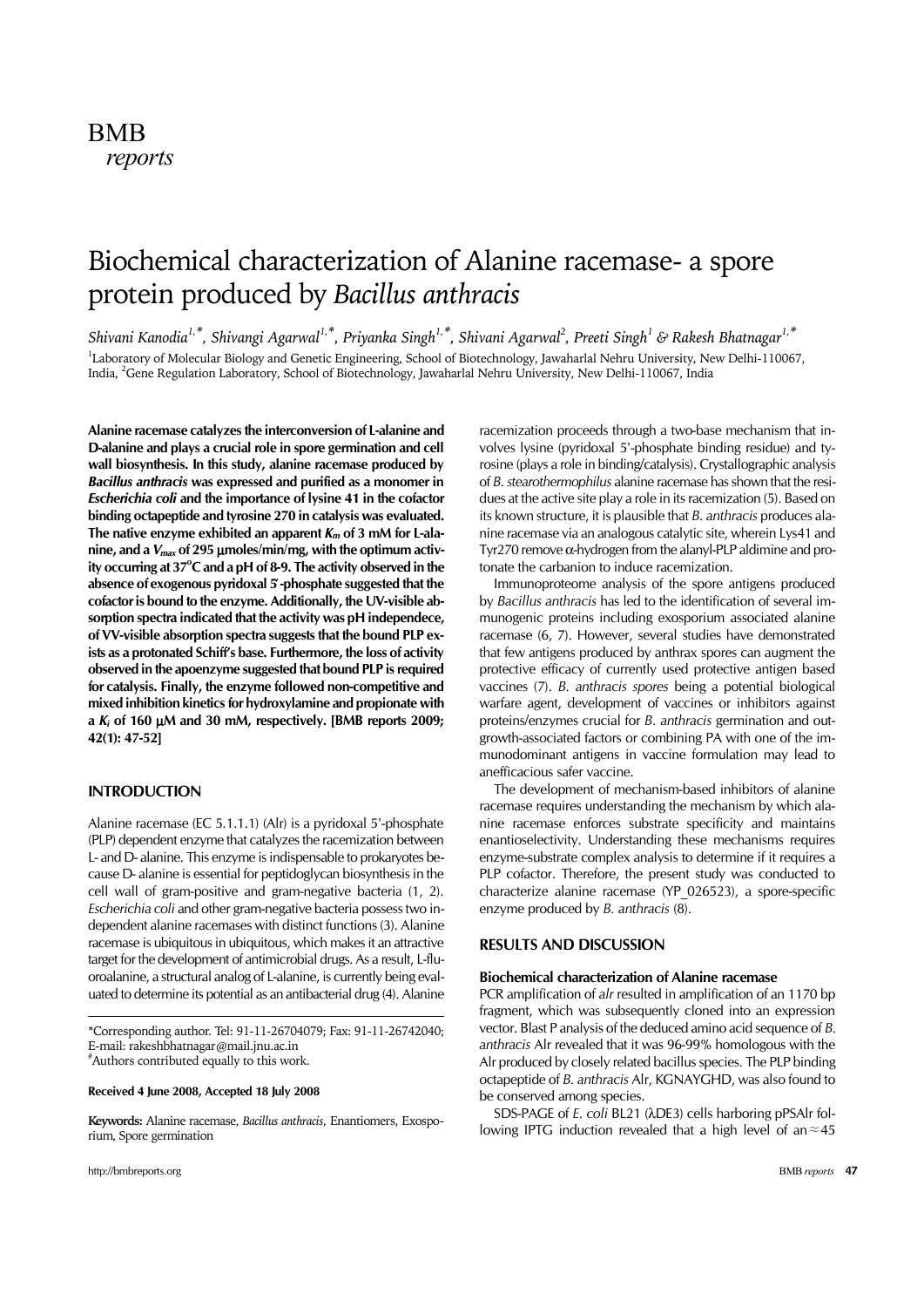Alanine racemase of *Bacillus anthracis* Shivani Kanodia, *et al.*



**Fig. 1.** (A) Expression and purification of wild type rAlr. Lanes 1 and 2: uninduced and induced cell lysates; 3: purified rAlr; M: molecular mass standards. (B) UV-Visible spectrum of rAlr. (C) Kinetics of wild type rAlr. Lineweaver-Burk plot of  $1/(S)$  vs.  $1/\sqrt{S}$ . Inset: temperature and pH optimum for rAlr. (D) Determination of *Tm* for rAlr. Denaturation transition of rAlr obtained using DSC. Inset: percentage of residual activity for rAlr at each temperature indicated. (E) Determination of the molecular weight of rAlr.

kDa rAlr was expressed (Fig. 1A, Lane 2), and that this protein was purified to≈98% homogeneity (Fig. 1A, Lane 3). A shake flask culture of the transformed organisms yielded approximately 180 mg of the purified protein per liter of culture. The protein produced using the technique described here had a specific activity of 295 U/mg. The specific activity of the rAlr produced *B. anthracis* was found to be lower than that reported for dimeric alanine racemases (2000-7700 U/mg) (9-13); however, it was comparable to that of monomeric alanine racemases (36-220 U/mg) (2, 14-16).

 The UV-Visible spectrum of rAlr revealed a small shoulder at 420 nm, which is characteristic of a Schiff's base complex between PLP and the ε-amino group of the lysine residue (Fig. 1B). The absorption maximum for free PLP was observed at 291 nm.

 The rAlr produced here was active within a temperature range of  $25^{\circ}$ C to  $45^{\circ}$ C, with the optimum activity being observed at 37°C. In addition, rAlr was active over a wide pH range, with the optimum activity being observed between pH 8-9. These findings are in accordance with those of all other alanine racemases that have been evaluated to date (14-18) (Fig. 1C, Inset).

 The wild type rAlr followed classical Michaelis-Menten's kinetics; therefore, the kinetic coefficients were calculated using a Lineweaver-Burk plot (Fig. 1C). The *Km* was calculated to be 3 mM for L-alanine with a *Vmax* of 295 U/mg. The *kcat* for *B. anthracis* rAlr was determined to be 22 s<sup>-1</sup>, which differs greatly from the values reported for *H. pylori* (632 s<sup>-1</sup>) (1), *P. monodon*  $(2568 \text{ s}^{-1})$  (19) and *crayfish* (7504 s<sup>-1</sup>) (9). These findings indicate that rAlr has a high catalytic efficiency.

The thermal stability and  $T_m$  determination for rAlr were assessed by Differential Scanning Calorimetry (DSC). The results of this analysis revealed that rAlr is an extremely stable enzyme with an apparent  $T_m$  of 85<sup>o</sup>C (Fig. 1D). However, rAlr was prone to aggregation at temperatures higher than  $90^{\circ}$ C, which resulted in irreversible unfolding. As a result, the post transitional baseline could not be evaluated. Additionally, the residual activity of rAlr (functional stability) resulted in a 50% reduction in the enzyme activity between 60 and  $70^{\circ}$ C (Fig. 1D, inset). Additionally, the  $T_m$  (structural stability) suggests that 50% of the protein molecules are completely denatured at 85°C. This finding indicates that the remainder of the protein molecules in the solution may have already undergone conformational perturbations at this temperature, thereby reducing its catalytic efficiency (4% residual activity). The high degree of thermostability associated with rAlr could be attributed to its presence on the spore surface. The optimum activity for the dimeric enzyme from *Acidiphilium organovorum* and *B. stear*othermophilus also falls within the range of 50-60°C (10, 16). However, even though rAlr produced by *B. anthracis* is monomeric; it is thermostable, which indicates that it is a potential candidate for the development of a recombinant vaccine.

# **Determination of the molecular mass of rAlr**

Bacterial alanine racemases are classified as monomeric (13, 15, 18) or homodimeric (3, 11, 12) based on the structure of their subunits. SDS-PAGE revealed that the molecular mass of the purified rAlr of *B. anthracis* was≈45 kDa. In addition, gel filtration analysis of purified rAlr (1 and 10 mg/ml) in its native form revealed that it was a monomer (Fig. 1E). No multimerization was observed at this concentration. The eluted fraction of rAlr (peak 2) exhibited a specific activity of 260 U/mg, which demonstrates that the rAlr monomer is catalytically active. Peak 1 shown in the inset, which was eluted just before rAlr, possessed no activity.

#### **Substrate specificity of rAlr**

rAlr acted exclusively on L- alanine, and the formation of D-ala-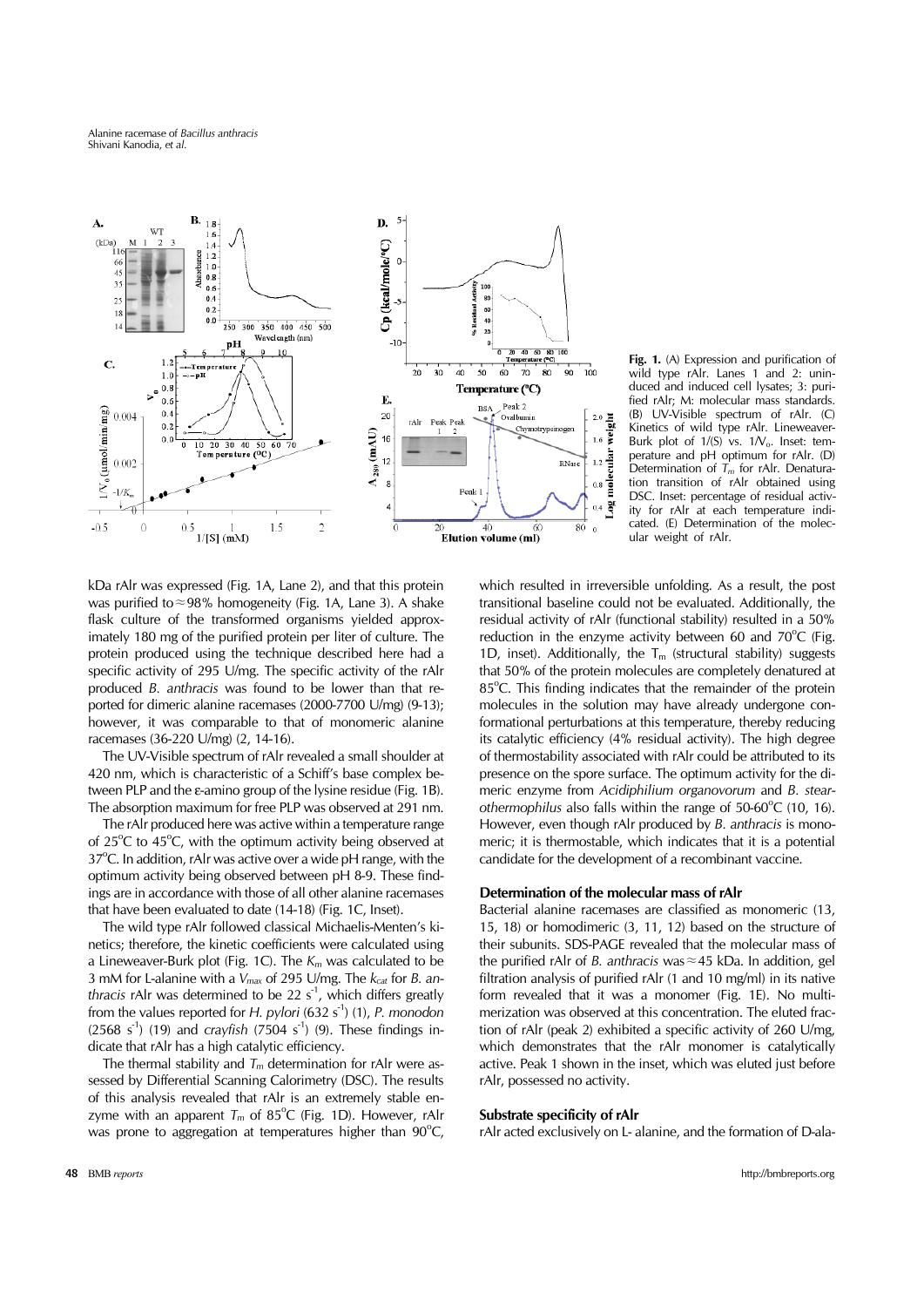nine was demonstrated by a decrease in the CD signal following racemization (Data not shown). Other amino acids were inactive as substrates, which suggests that *B. anthracis* rAlr is highly specific for L-alanine. However, the 20% racemization that was observed for L-leucine could be due to its structural similarity with L-alanine, which is the true substrate of rAlr.

#### **Effect of inhibitors on enzyme activity**

Hydroxylamine is a general inhibitor of PLP-dependent enzymes (20). Small chain carboxylic acids (acetate, propionate and butyrate) that resemble alanine also bind to the active site of alanine racemase (21). Therefore, we evaluated the role that these inhibitors played in modulating the enzyme activity. To accomplish this, *Ki* (the equilibrium constant for binding of the inhibitor to the enzyme, EI) and *Ki*' (the equilibrium constant for binding the inhibitor to the enzyme-substrate complex, ESI) were calculated using a Dixon plot (Fig. 2B and D) and a Cornish Bowden plot, respectively (Fig. 2A and C). A Dixon plot cannot discern between competitive and mixed inhibition and a Cornish Bowden plot cannot differentiate uncompetitive inhibition from mixed inhibition; therefore, both plots were used to determine the type of inhibition that occurred (22).

 Steady state kinetic analysis of rAlr at various concentrations of propionate yielded a Dixon plot with an intersection in the lower left quadrant. Slope and intercept replots of the data were linear and consistent with a mixed-type inhibition pattern (Fig. 2A and B), with a  $K_i$  of 30  $\pm$  5 mM being observed for propionate (Fig. 2B). This value is 1.5-fold higher than those reported for *B*. *stearothermophilus* (23). The mixed inhibition obtained for propionate suggests that the inhibitor binds both to the enzyme and enzyme-substrate complex, with lower affinity for the enzyme being indicated by a higher  $K_i$  (30 mM)



**Fig. 2.** Inhibition kinetics of rAlr. Cornish Bowden plot of S/V<sub>o</sub> (Y-axis) versus I (mM) (X-axis) for propionate (A) and hydroxylamine (C) Dixon plot of the reciprocal of the velocity plotted against the inhibitor concentration (mM) for propionate (B) and hydroxylamine (D).

http://bmbreports.org BMB *reports* 49

when compared to  $K_i'$  (7 mM). This finding indicates that propionate influences both *Km* (affinity for substrate) and *Vmax* (enzyme catalysis), which has also been proposed for the alanine racemase of *B. Stearothermophilus*. Propionate, which resembles alanine more closely than acetate, is a stronger inhibitor of rAlr (Data not shown). Taken together, these findings suggest that size of the binding pocket for alanine allows efficient binding of substrate analogues such as propionate, while allowing smaller compounds such as acetate to be recognized, albeit with much lower affinity.

 Classical non-competitive inhibition kinetics (Fig. 2C and D) with a  $K_i$  of 160  $+$  20  $\mu$ M were observed for hydroxylamine (Fig. 2D). Specifically, the mechanism of action of hydroxylamine occurs via disruption of the schiff's linkage between the lysine residue and the PLP moiety, which results in a loss of activity. These findings further reemphasize the dependency of rAlr on PLP.

 EDTA did not exert any discernible effect on the enzyme activity, which suggest that divalent metal ions/cations do not play a plausible role in catalysis. This finding is similar to the findings of all other alanine racemases that have been studied to date.

# **Kinetic properties of catalytic variants of alanine racemase**

The *Bacillus anthracis* octapeptide differs from the conserved octapeptide only at glycine at the  $42<sup>nd</sup>$  position and the aspartate at the  $48<sup>th</sup>$  position (supplementary Fig.1). In almost all other species, including *B. stearothermophilus*, alanine and glycine are located at these potions (23). The glycine to alanine substitution does not represent a major difference in the protein (non polar, uncharged); however, replacement of glycine with aspartate (non polar, uncharged to a polar charged) in *B. anthracis* alanine racemase is believed to have a significant effect on the activity of the enzyme. Because this marked alteration in amino acid substitution occurs in only a few *Bacillus* species, we evaluated the role that the aspartate at the  $48<sup>th</sup>$  position of the otherwise conserved octapeptide played. However, the tyrosine at the 270<sup>th</sup> position was conserved invariably among all bacterial species. Therefore, to specifically delineate the active site residues of alanine racemase and to define its exact catalytic mechanism, site specific mutants were generated. The mutant proteins, K41A rAlr, D48A rAlr and Y270A rAlr were expressed in *E. coli* and were purified to near homogeneity (Fig. 3A).

 The racemization potential of the purified mutants, K41A rAlr, D48A rAlr and Y270A rAlr was assessed and *Km* and *Vmax* were then derived using a Lineweaver-Burk plot (supplementary Fig. 2 and 3). K41A substitution in rAlr resulted in the complete loss of activity, even at higher substrate and enzyme concentrations. Table 1b summarizes the relative catalytic parameters obtained for the native and the mutant proteins. The enzyme inactivation that occurred after substitution of the highly conserved residues, Lys41 and Tyr270, indicated that these residues play an essential role in catalysis. However, substitution of the aspartate at the  $48<sup>th</sup>$  position with alanine did not have a deleterious effect on the enzyme activity. This indicates that replacement of aspartic acid with glycine in the conventional oc-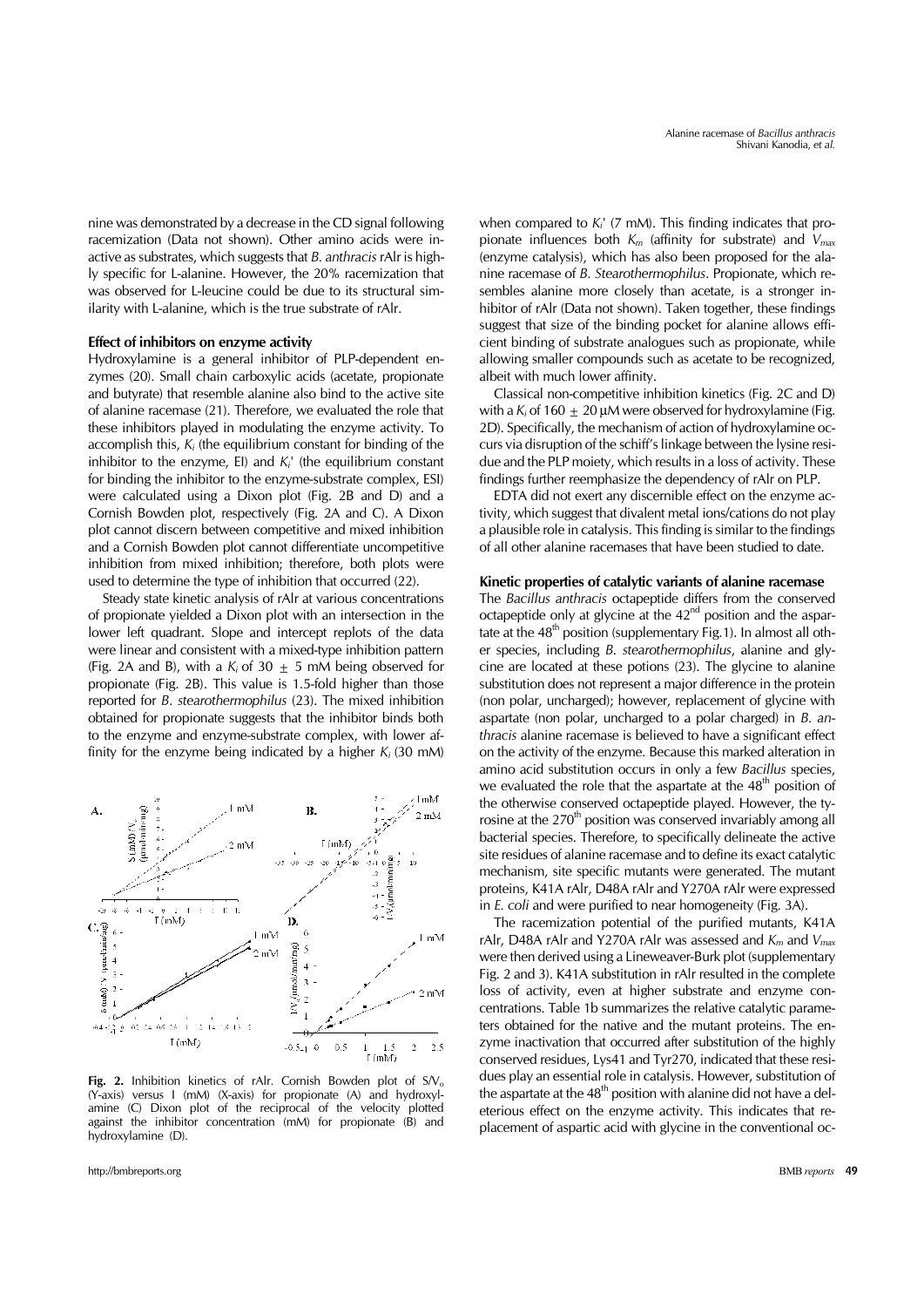

**Fig. 3.** (A) Expression and Purification of mutants of rAlr. Lanes 1, 4 and 6: induced cell lysates expressing K41A, D48A and Y270A rAlr; respectively; 2, 5 and 7: purified K41A, D48A and Y270A rAlr, respectively; 3: uninduced cell lysate; M: molecular mass standards. (B) Circular dichroism spectra of wild type and mutants of rAlr.

tapeptide sequence of *Bacillus* species is only an evolutionary event with no significant functional consequences.

 Far UV circular dichroism spectroscopic analysis (Fig. 3B) of wild type rAlr and the mutants suggested that site-directed replacement did not cause substantial unfolding or other gross significant changes in the content of the secondary structure.

#### **Requirement of cofactor: PLP dependency**

Amino acid racemases are categorized into two groups based on their requirement for cofactors or metals. All alanine racemases studied to date require PLP as a cofactor (17). However, *B. anthracis* rAlr exhibited considerable activity without the addition of exogenous PLP. Nevertheless, the activity was slightly enhanced upon addition of 10  $\mu$ M PLP, which suggests that PLP is inherently bound to the enzyme (Fig. 1B). This is similar to the alanine racemase produced by *Bacillus stearothermophilus*, in which PLP is covalently linked to lysine 39 via an aldimine linkage. It has been reported that deprotonated internal aldimines have substantial blue shifts when compared to the protonated species (21). In the present study, the UV-visible absorption spectra of the internal aldimine form of the enzyme revealed that it was pH independent (Data not shown). This finding indicates that the internal aldimine exists as a protonated Schiff's base, which is the reactive form of the enzyme.

 To evaluate the requirement for PLP, apoenzyme (rAlr without PLP) was generated by extensive dialysis of native rAlr against hydroxylamine. The complete removal of PLP from the enzyme was then confirmed by the disappearance of a characteristic peak in aporAlr at 420 nm. Although this apoenzyme was inactive, exogenous addition of PLP restored its activity. However, K41A rAlr could not be activated by the addition of PLP due to the irreversible loss of lysine. Conversely, a slight activation was observed when PLP was added to D48A and Y270A rAlr due to the presence of an intact Lys41 in the octapeptide. The PLP requirement clearly indicated the extent of the bound PLP (Table 1b). The lower affinity of PLP for Y270A rAlr may be due to the destabilization of the hydrogen bond formed between Tyr-OH and the phosphate moiety of PLP (23). In addition, 20% PLP binding was observed in K41A rAlr, which is attributed to the existence of a functional Y270 residue. However, substitution of the D48 residue may have destabilized the PLP binding octapeptide, resulting in a slight reduction in PLP binding.

 The present study focused on biochemical characterization of alanine racemase, an immunodominant antigen constituting 75% of the exosporium (8). Further studies are currently in progress to evaluate the protective efficacy of antibodies generated against this protein alone and in conjunction with PA in response to *B. anthracis* spore challenge.

# **MATERIALS AND METHODS**

# **Materials**

 All of the restriction enzymes used in this study were obtained from *Fermentas GmbH* (Germany). Ni<sup>2+</sup>-NTA agarose resin was obtained from *Qiagen* (Hilden, Germany). Sephacryl S-200, a HiPrepTM 16/60 FPLC column, IPTG and bovine serum albumin were purchased from *Amersham Biosciences* (Uppsala, Sweden). Bovine liver catalase, L- and D- alanine and D- amino acid oxidase (porcine kidney) were obtained from *Sigma* (St. Louis, MO, U.S.A.). A QuickChange site-directed mutagenesis kit was obtained from *Stratagene* (La Jolla, CA, USA). Oligonucleotides were custom synthesized by *Microsynth* (Switzerland).

# **Bacterial strains and vectors**

*E. coli* strains DH5α and BL21(λDE3) (*Novagen*) were used as the hosts for cloning and expression, respectively. Genomic DNA was isolated from an avirulent strain of *Bacillus anthracis* (Sterne 34F2, pXO1<sup>+</sup>, pXO2<sup>-</sup>). Plasmid pET-28a (+) obtained from *Novagen* (Madison, Wisconsin, USA) was used for heterologous gene expression.

# **Expression and purification of Alanine racemase from** *B. anthracis*

The open reading frame corresponding to *alr* of *B. anthracis*  was PCR amplified employing forward and reverse primers (Table 1a), using genomic DNA as a template. The amplified DNA fragment was then ligated into the *Nhe* I/Sal I sites of pET-28a expression vector to obtain pPSAlr. The integrity of the clone was verified by automated dideoxy DNA sequencing.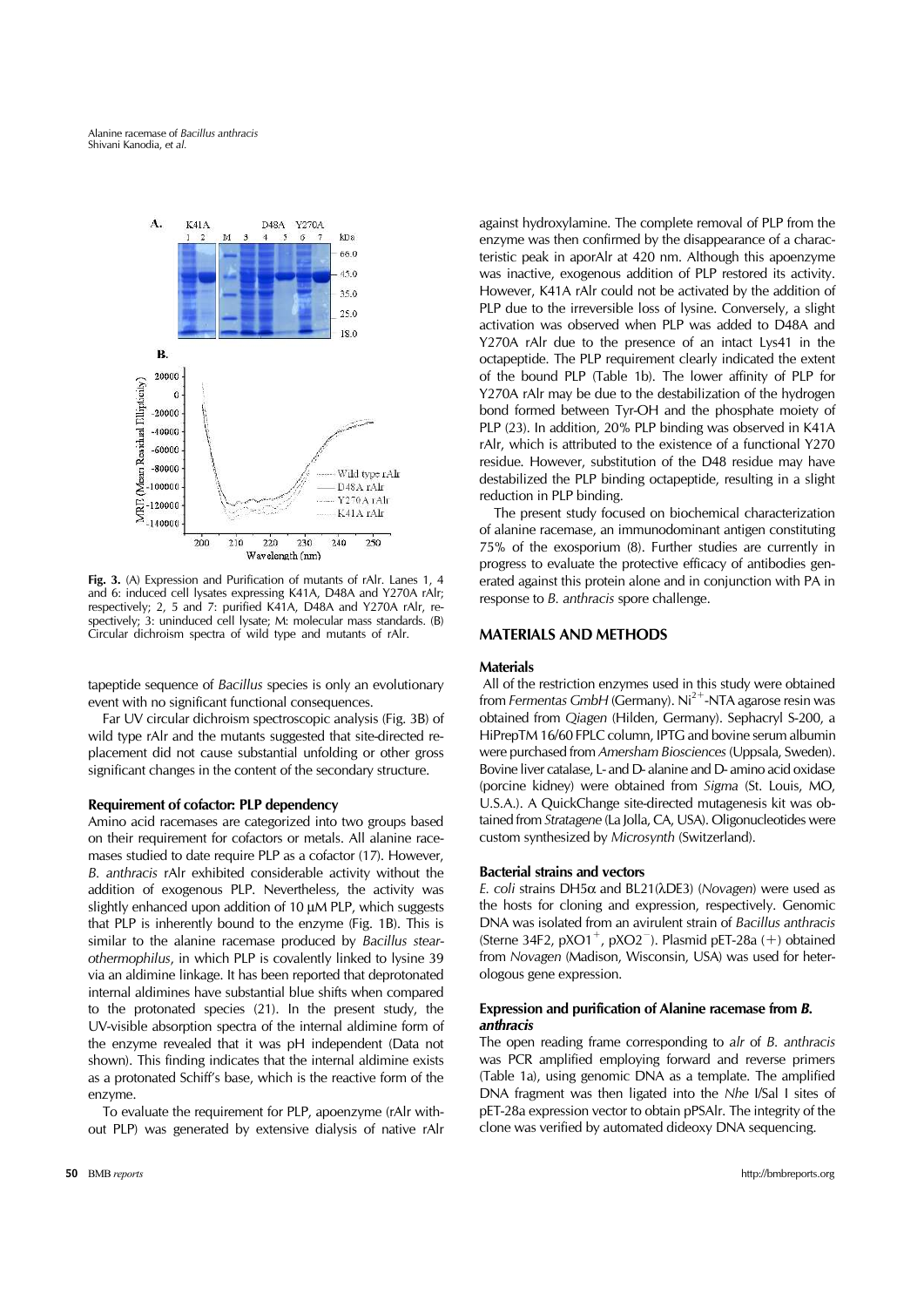The protein expression was analyzed in *E. coli* BL21(λDE3) cells harboring pPSAlr following induction with 1 mM IPTG at  $30^{\circ}$ C (O.D<sub>600</sub> 0.6-0.8). Alanine racemase with hexahistidine at the N-terminus (rAlr) was purified from the soluble fraction using  $Ni<sup>2+</sup>-NTA$  affinity chromatography. The purified protein was then dialyzed against 10 mM Tris- HCl, pH 8.0. Finally, the protein concentration was determined using Bradford reagent with bovine serum albumin as the standard.

# **Determination of the molecular mass of rAlr**

Purified rAlr (1 and 10 mg/ml) was loaded onto a Sephacryl S-200 gel filtration column that had been pre-equilibrated with 10 mM Tris-HCl, pH 8.0. A calibration curve was then constructed using bovine serum albumin (66.2 kDa), ovalbumin (45.0 kDa), carbonic anhydrase (31.0 kDa) and lysozyme (14.4 kDa). The molecular weight of rAlr was calculated by plotting the elution volumes against molecular weight standards on a logarithmic scale.

# **Determination of enzyme activity enzyme coupled colorimetric hydrazone method**

The enzymatic activity of rAlr was determined spectrophotometerically using a colorimetric assay (9). The assay mixture contained 100 mM 2-(N-cyclohexylamino) ethanesulfonic acid (CHES) buffer, (pH 9.0), 2 mM L-alanine, 0.2 U of D amino-acid oxidase, 100 U of catalase, 10 µM PLP and rAlr in a final volume of 0.5 ml. One unit of enzyme activity is defined as 1 µm of the racemized product formed per minute. To determine the substrate specificity of rAlr, a CD based enzyme assay was conducted (24). The reaction mixture, which contained 2 mM L-amino acids, 10 µM PLP and 200 µg of rAlr in 100 mM CHES buffer ( $pH$  9.0), was incubated at  $37^{\circ}$ C for different time intervals. The reaction was terminated by boiling the samples for 10 min.

# **Determination of the optimal temperature and pH for rAlr**

The optimum temperature for rAlr was determined by assaying its activity at different temperatures  $(4-65^{\circ}C)$  in 100 mM CHES buffer, pH 9.0. Similarly, the optimum pH for rAlr was determined by assaying its activity in 100 mM buffer at pHs that ranged 4 to 10. The coupled colorimeteric assay was performed as described above.

### **Thermal stability of rAlr**

#### **A.** *Tm* **measurement by differential scanning calorimetry**

Calorimeteric measurements were performed on a VP-DSC scanning calorimeter (Microcal Inc., Northampton, MA, USA). Data were accumulated at a scan rate of  $1^{\circ}$ C per minute for 100 min.  $T_m$  was calculated by plotting  $C_p$  (kcal/mole) values on the Y-axis versus temperature  $(^{\circ}C)$  on the X-axis.

# **B. Residual activity of rAlr**

The thermal stability of rAlr was assessed by incubating the native rAlr at a temperature range of  $20^{\circ}$ C to  $90^{\circ}$ C in 20 mM Tris-HCl buffer (pH 8.0) for 30 min prior to the enzyme assay. The activity measurements were then performed as described above. The activity at  $37^{\circ}$ C was used as control.

### **Site directed mutagenesis of Alanine racemase**

Mutations were generated using a QuickChange site-directed mutagenesis kit (25). Mutagenized plasmids were subjected to dideoxy sequencing to confirm that the specific mutations were only incorporated at the desired positions and that no random mutation(s) occurred. All mutant proteins were purified using a  $Ni<sup>2+</sup>$ -NTA affinity chromatography as described for the wild type rAlr.

 Far UV CD spectra of the wild type rAlr and mutants (50 µg/ml) were obtained using a J-710 JASCO spectropolarimeter (Jasco Corp.) at  $25^{\circ}$ C using a 10 mm cell, wavelengths between 200 and 250 nm, and a scanning speed of 50 nm/min. Five spectra were accumulated for each sample, averaged and then subjected to a buffer baseline correction. The CD signals were then converted to Mean Residual Ellipticity (MRE) using the following relationship:  $\theta_m = \theta_0 \times 100$ /lc, where  $\theta_m$  is the molar ellipticity (degrees per square centimeter per decimole), <sup>θ</sup>*o* is the observed ellipticity (degrees), *l* is the path length (centimeters) and *c* is the molar concentration.

#### **Kinetic properties of rAlr**

The Michaelis-Menten constant was determined using 0.5 mM -10 mM of the substrate, L-alanine, at  $37^{\circ}$ C in 100 mM CHES buffer (pH 9.0). The *Km*, *Vmax* and *kcat* (*Vmax*/molar concentration of the enzyme) were determined using a Lineweaver-Burk plot. The molecular weight of rAlr was taken as 45,000 Da for the *kcat* determination.

### **Effect of activators and inhibitors**

The requirement of pyridoxal 5´-phosphate for the activity of wild type and mutant enzymes was assessed by conducting enzyme catalysis in the presence (10 µM) and absence of PLP. The percentage of bound PLP in the native and mutant enzymes was determined based on the  $A_{420}/A_{280}$  (protein concentration normalization) ratio. The role that divalent ions play in the enzyme catalysis was demonstrated by including EDTA (1 mM-20 mM) in the reaction mixture. The effect of specific alanine racemase inhibitors on enzyme activity was determined using hydroxylamine and propionate. The inhibitor constants were calculated using a Dixon and a Cornish Bowden plot (22).

# **REFERENCES**

- 1. Saito, M., Nishimura, K., Hasegawa, Y., Shinohara, T., Wakabayashi, S., Kurihara, T., Ishizuka, M. and Nagata, Y. (2007) Alanine racemase from helicobacter pylori NCTC 11637: Purification, characterization and gene cloning. *Life Sci*. **80**, 788-794.
- 2. Strych, U., Huang, H.C., Krause, K.L. and Benedik, M.J. (2000) Characterization of the alanine racemase from Pseudomonas aeruginosa PAO1. *Curr. Microbiol*. **41**, 290-294.
- 3. Inagaki, K., Tanizawa, K., Badet, B., Walsh, C.T., Tanaka, H. and Soda, K. (1986) Thermostable alanine racemase from Bacillus stearothermophilus: molecular cloning of the gene, enzyme purification and characterization. *Biochem*. **25**,